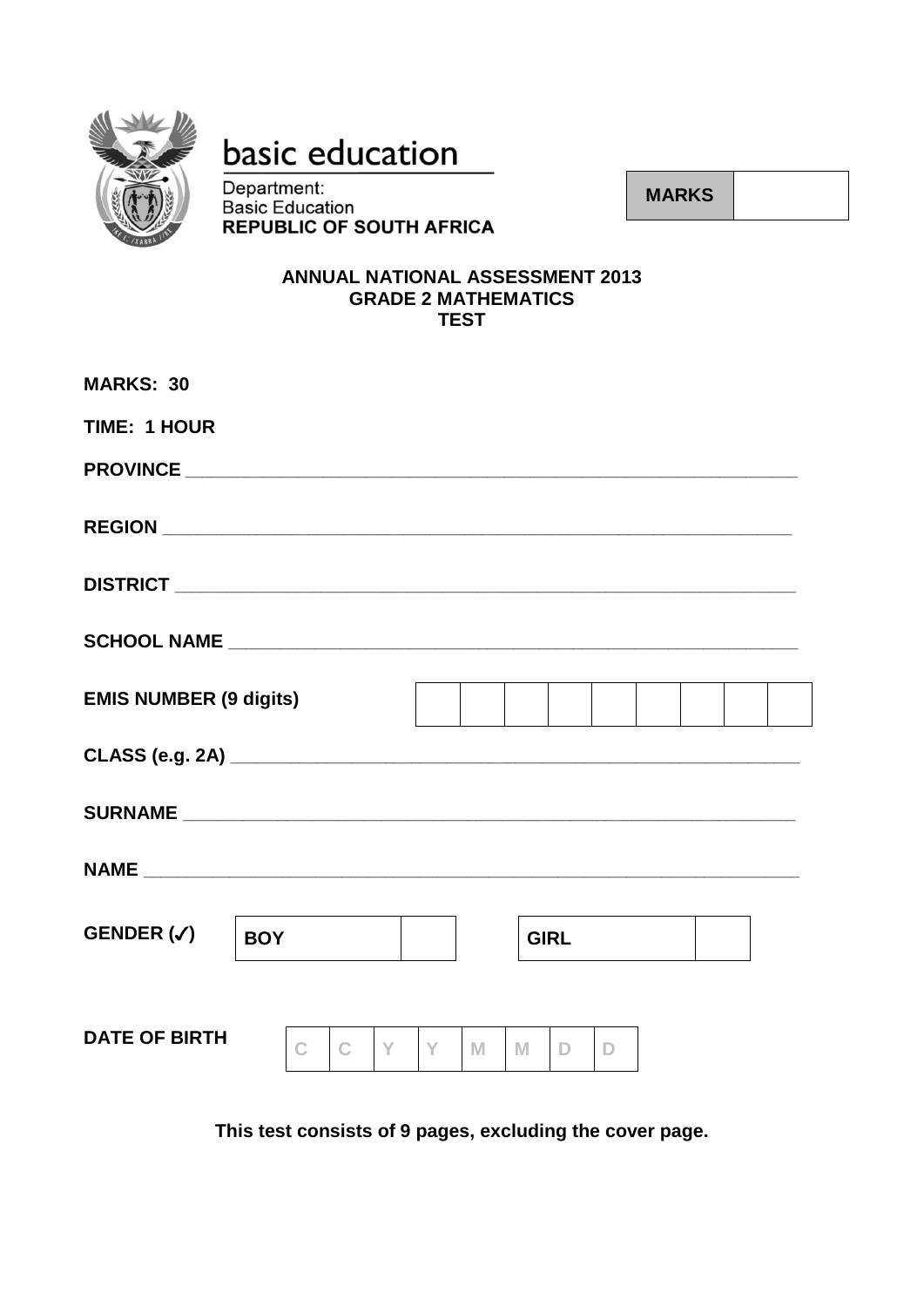## Instructions to the teacher

- 1. Read each question slowly and audibly to the learners.
- 2. Read the question twice, while the learners follow in their booklets.
- 3. Give them time to write answers independently, in the spaces provided.
- 4. Once they have finished, continue to read the next question.
- 5. Follow the same procedure to the last question.
- 6. Do not allow the use of calculators.
- 7. The test counts 30 marks.
- 8. The duration of the test is 60 minutes.
- 9. Do the practice exercise with the learners.

### Practice exercise

Add 36 and 25.

Answer:  $36 + 25 = 61$  by using Mental Mathematics

**or** and the state of the state of the state of the state of the state of the state of the state of the state of the state of the state of the state of the state of the state of the state of the state of the state of the s Answer: by using the 'breaking-down' method.  $36 + 25$  or  $6 + 5 = 11$  $= 30 + 6 + 20 + 5$   $30 + 20 = 50$ 

| $=$ 30 + 20 + 6 + 5<br>$= 50 + 11$<br>$= 61$ |    | $36 + 25 = 61$ |
|----------------------------------------------|----|----------------|
|                                              | nr |                |
|                                              |    |                |

Answer: by using the 'adding-on' method

 $36 + 20 \longrightarrow 56 + 5 \longrightarrow 61$ 

You may not use the 'vertical' method.

## The test starts on the next page.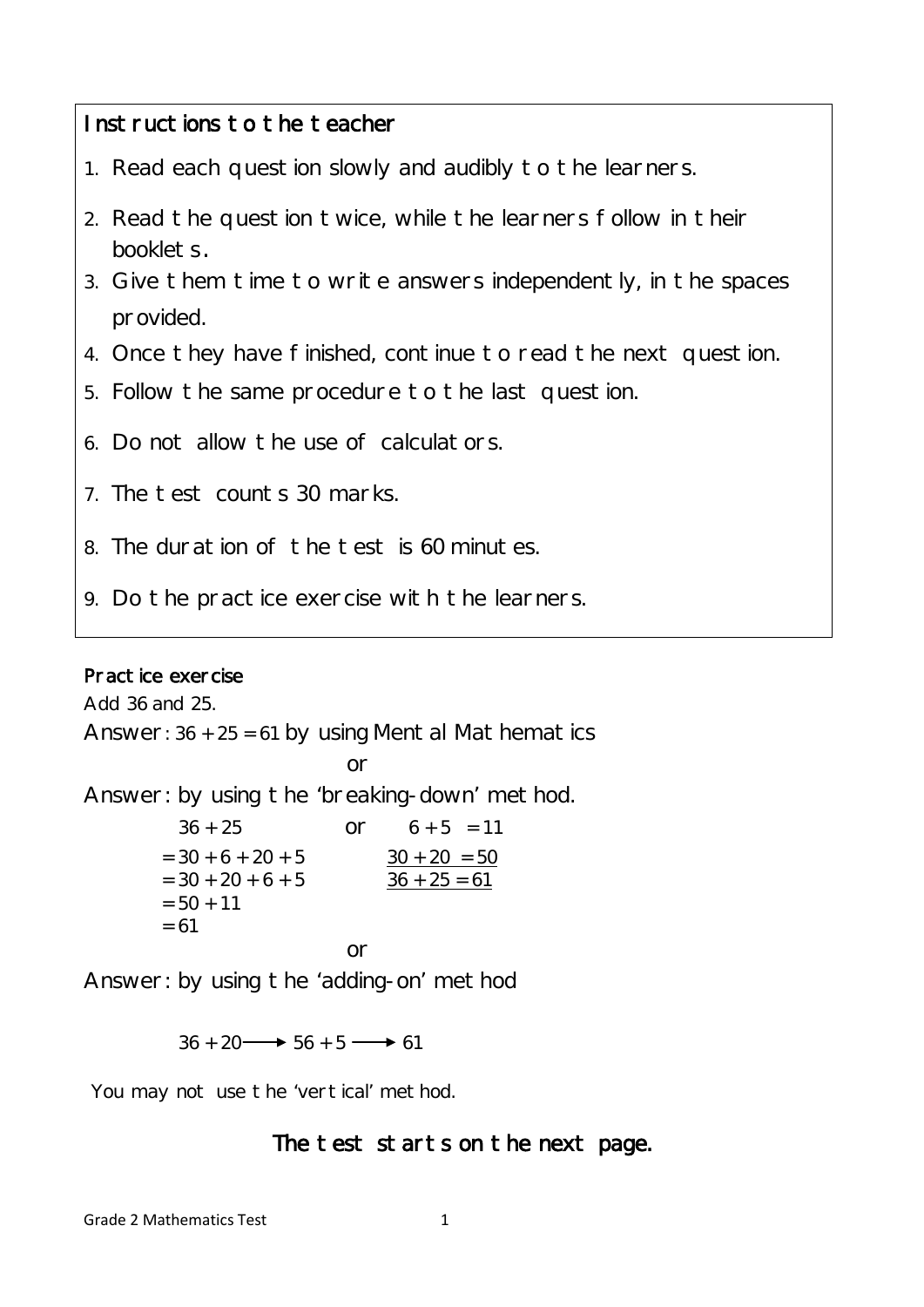1. Extend the 'repeating pattern' of shapes.



2. Match the picture of the 3-D object to a 2-D shape.



- 3. Write down the number symbol for one hundred and thirty-six.
- 4. Write down the number name for 38.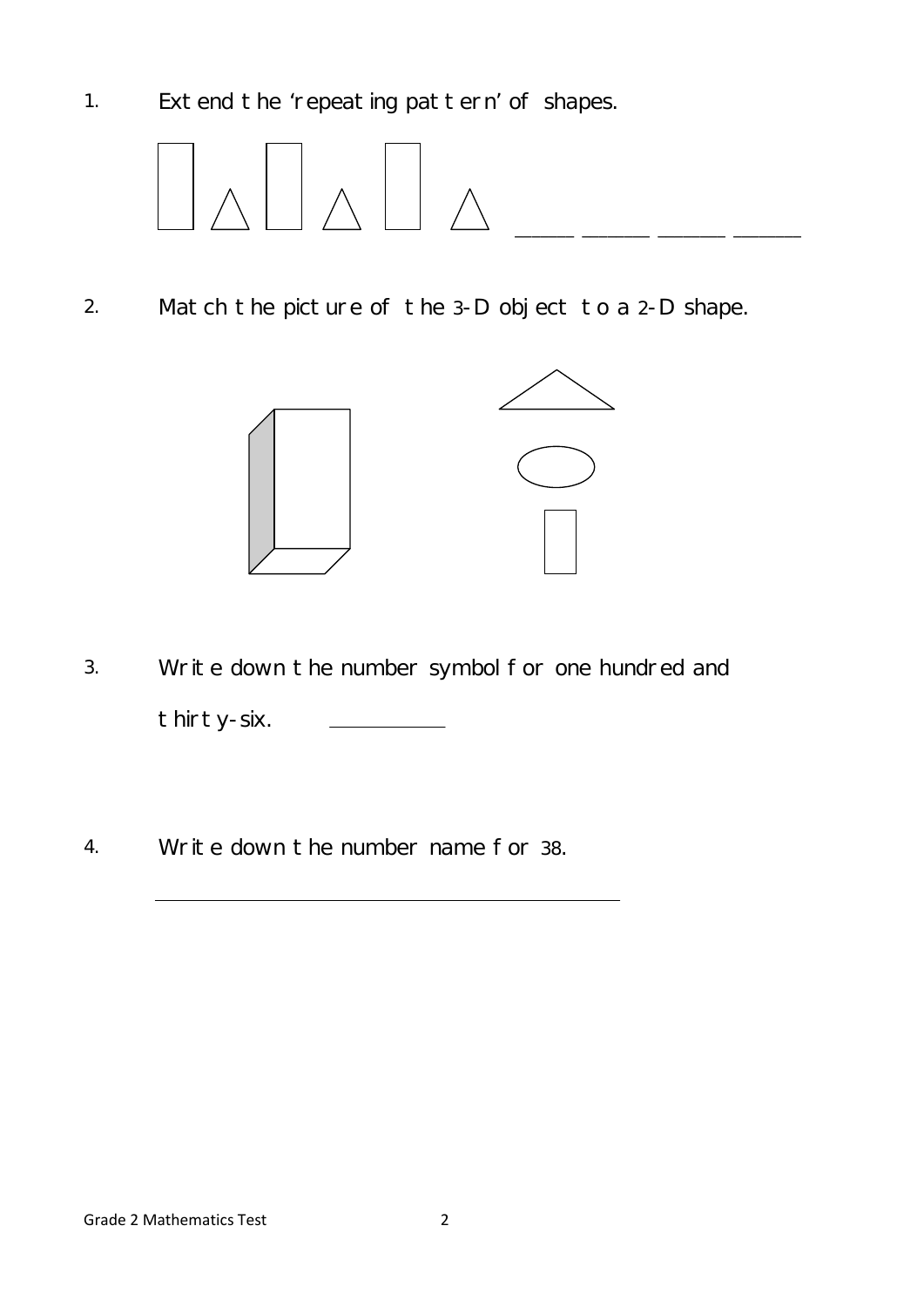5. The time shown on the clock face below reads \_\_\_\_\_\_\_\_ o'clock.



6. Circle the letter of the shape in which one quarter is coloured in.



7. Write down the given numbers from the smallest to the greatest.

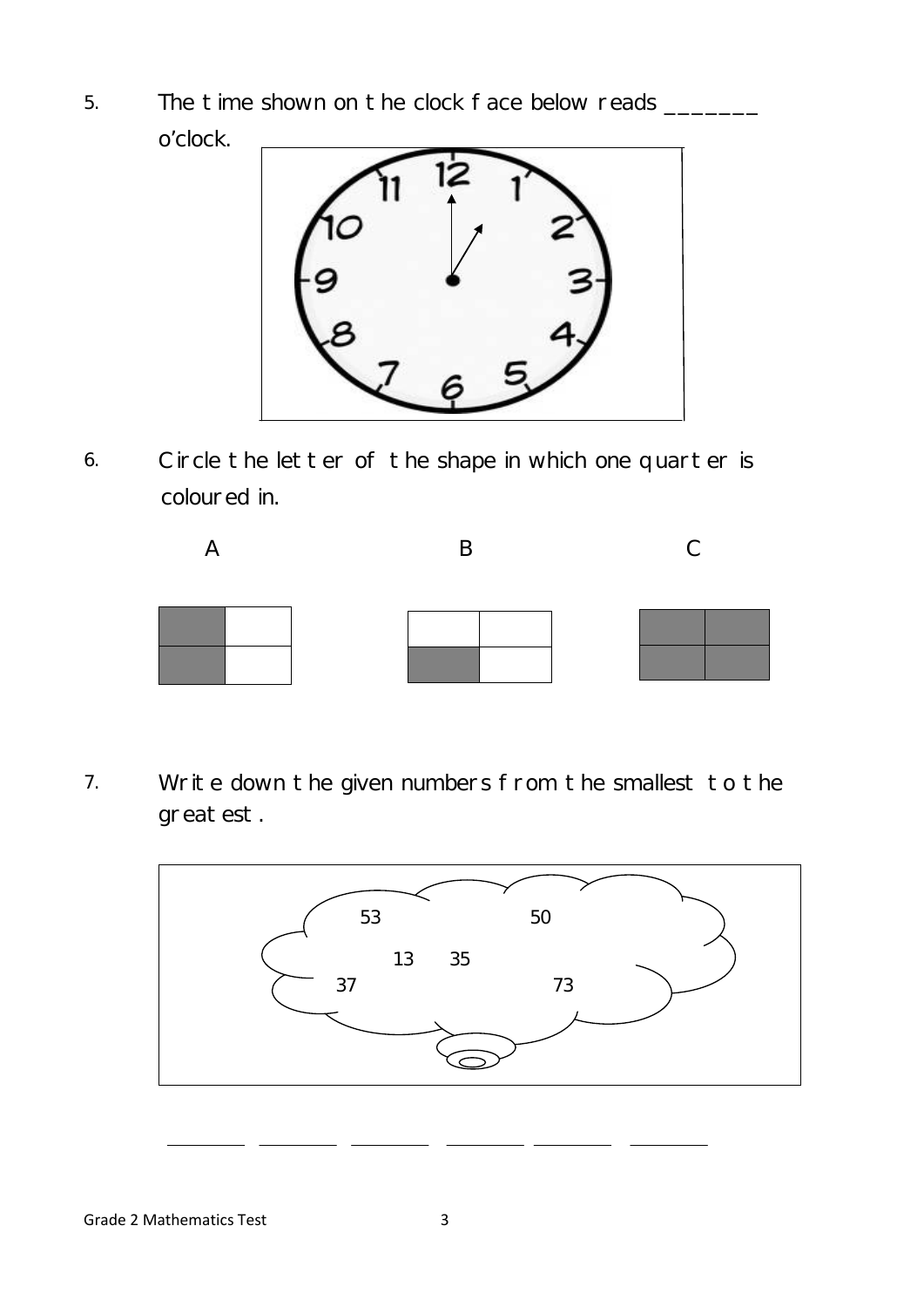8. Circle the letter of the correct answer.

If  $57 - 29 = 28$ , then  $28 +$  \_\_\_\_ = 57. A 26 B C D 27 28 29

9. Tick with a  $\checkmark$  the correct box in the sentence below.

| <b>LUNG</b>       |        |       |  |  |
|-------------------|--------|-------|--|--|
| The lunch box can | slide. | roll. |  |  |

10. Draw one line of symmetry on the shape below.

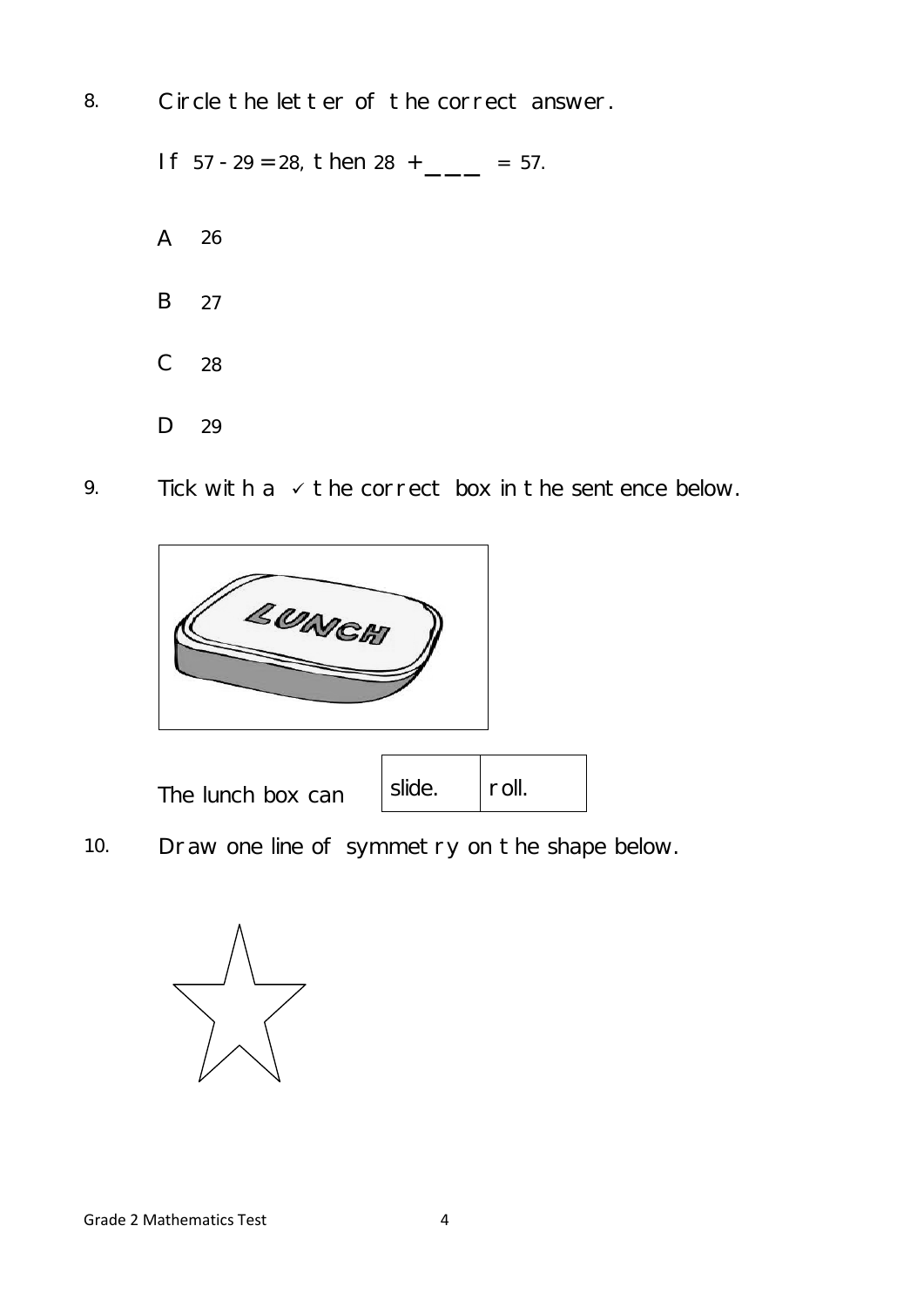11. Complete the following number patterns:

11.1 58; 55; 52;  $\frac{1}{\sqrt{25}}$ ;  $\frac{1}{\sqrt{25}}$ 11.2  $127; 131; 135;$   $\frac{\ }{\ }$  ;  $\frac{\ }{\ }$  ;  $\frac{\ }{\ }$  ;  $\frac{\ }{\ }$  ...

12. The value of the underlined digit in  $53$  is  $\frac{1}{2}$ 

- 13. Complete:
	- 13.1 Double 34 = \_\_\_\_\_ 13.2 Half of 34 = \_\_\_\_\_\_\_



| 13.2 Half of 34 |  |  |
|-----------------|--|--|
|                 |  |  |



14. Fill in "is smaller than" or "is greater than" between the numbers below to make a correct sentence.

72 \_\_\_\_\_\_\_\_\_\_\_\_\_\_\_\_\_\_\_ 27

15. Complete the flow diagram:

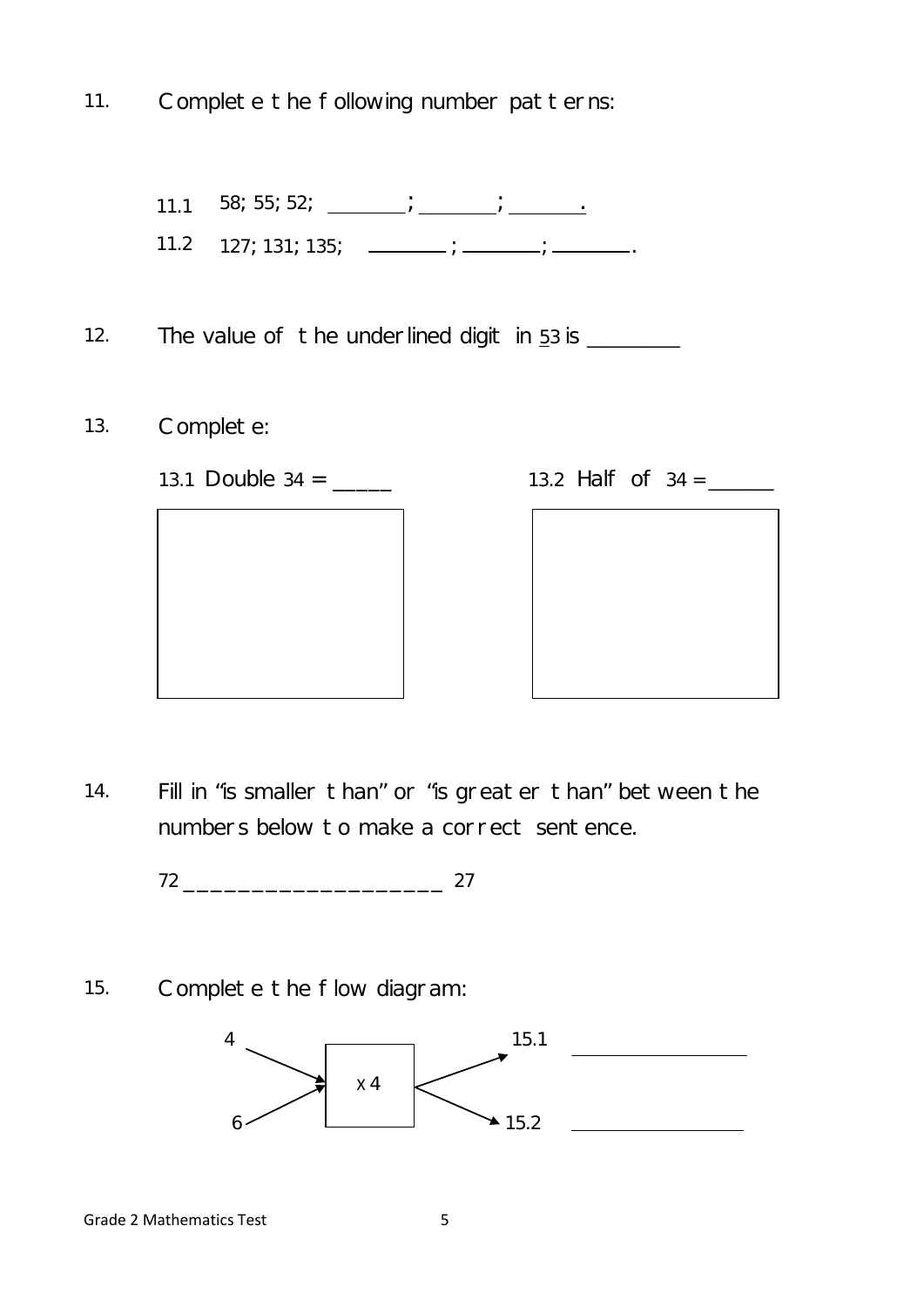16. Fill in the correct operation sign to make the number sentence true.

 $34$  10 = 24

17. Circle the lightest object.



18. Share the balls drawn below equally amongst 3 girls and write down how many are left.

 $\bigoplus_{\infty}$  (2) (2) (3)

Each girl gets \_\_\_\_\_\_\_ balls and \_\_\_\_\_ balls are left.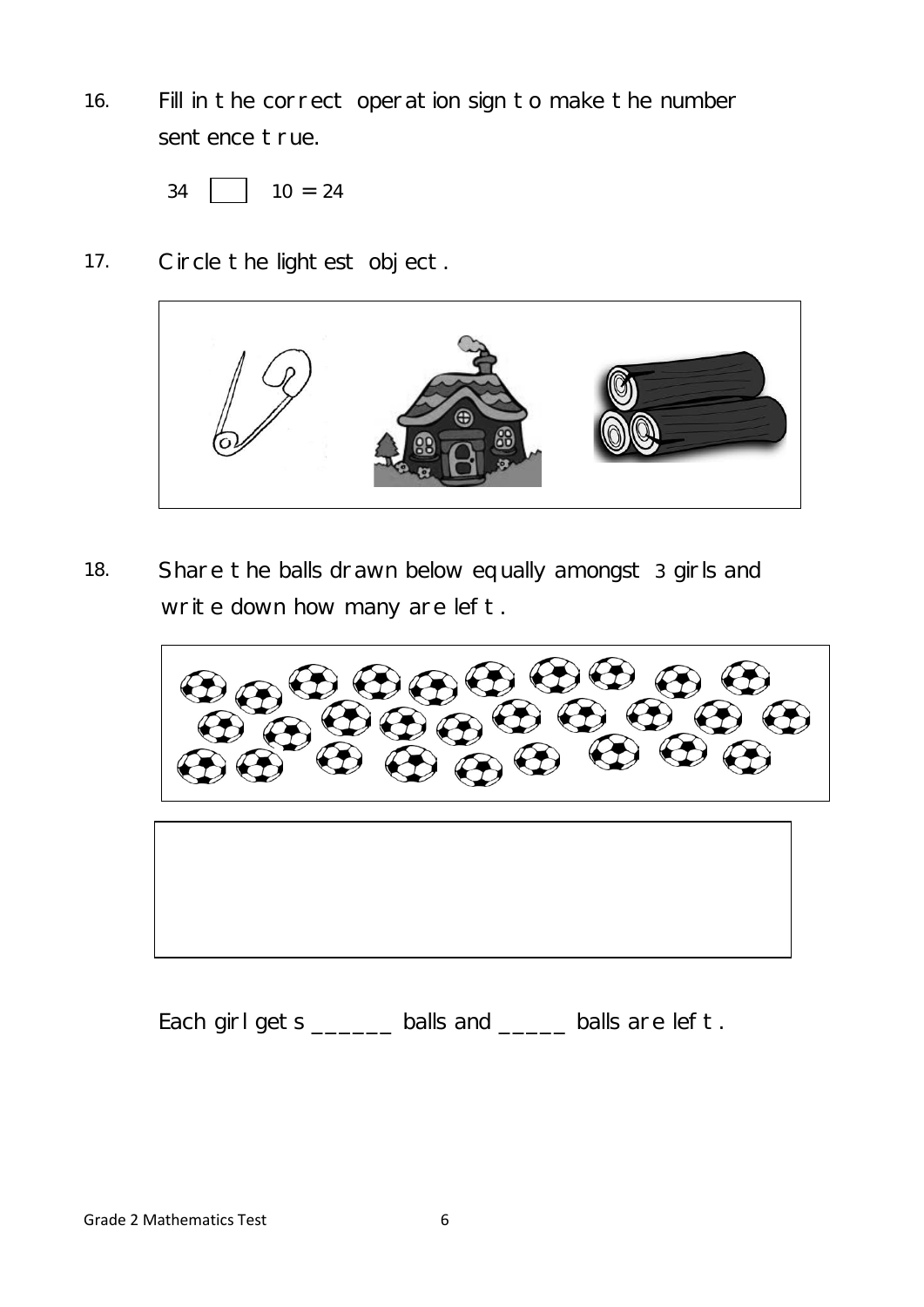19. Each line on the bottle measures one spoon of milk. How many spoons of milk are needed to fill the bottle?



The number of spoons of milk =  $\frac{1}{2}$ 

20. Complete the table.

| have                | buy a         |           | My change is |
|---------------------|---------------|-----------|--------------|
| R <sub>5</sub> ,00  | $for$ $R2,00$ |           | R            |
| R <sub>20</sub> ,00 |               | for R5,00 | R            |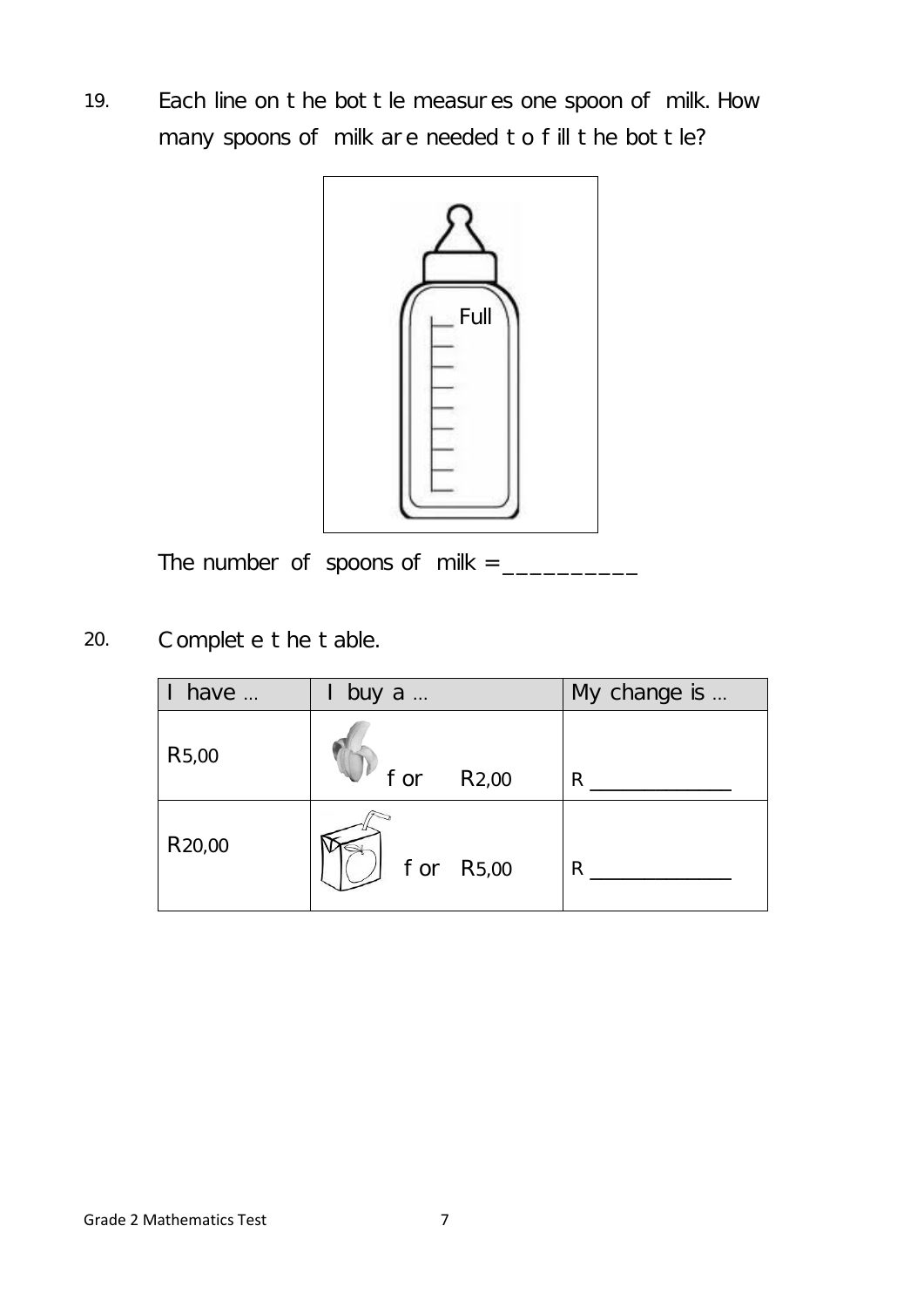21. Complete: There are \_\_\_\_\_\_ triangles in the diagram below.



22. This table has 3 legs.



Complete: 7 of these tables will have \_\_\_\_\_\_\_ legs.